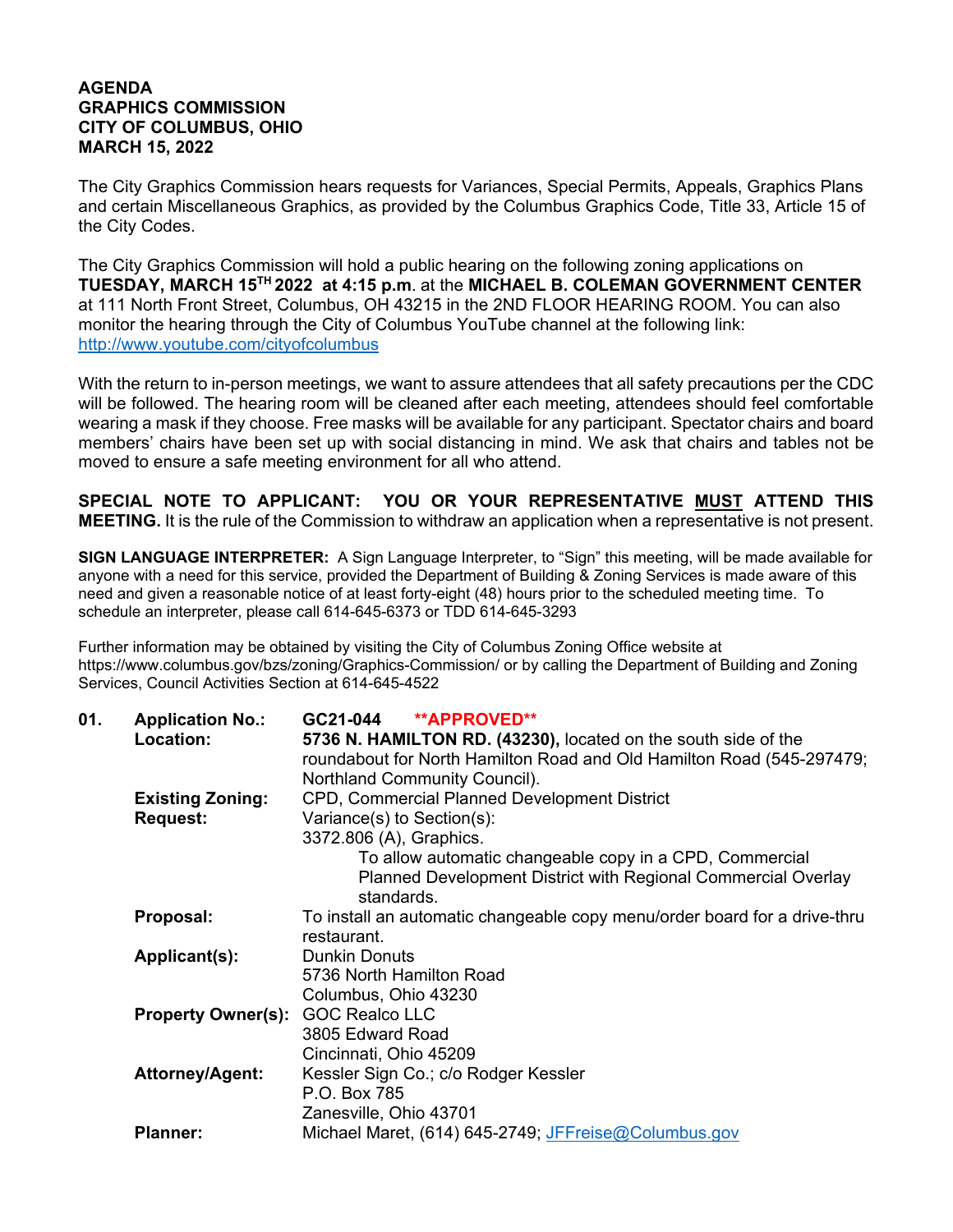| 02. | <b>Application No.:</b>   | <b>**APPROVED**</b><br>GC21-052                                       |
|-----|---------------------------|-----------------------------------------------------------------------|
|     | Location:                 | 737 BETHEL RD. (43214), located on the south side of Bethel Road,     |
|     |                           | approximately 470 feet west of Olentangy River Road (010-292365;      |
|     |                           | Northwest Civic Association).                                         |
|     | <b>Existing Zoning:</b>   | C-4, Commercial District                                              |
|     | <b>Request:</b>           | Variance(s) to Section(s):                                            |
|     |                           | 3372.806(A), Graphics                                                 |
|     |                           | To allow automatic changeable copy in the Regional Commercial         |
|     |                           | Overlay.                                                              |
|     | Proposal:                 | To install a menu board that contains automatic changeable copy.      |
|     | Applicant(s):             | Rensko Holdings, LLC                                                  |
|     |                           | 17 West Schrock Road                                                  |
|     |                           | Westerville, Ohio 43081                                               |
|     | <b>Property Owner(s):</b> | SKO Ren RBP Properties, LLC                                           |
|     |                           | 294 McNair Road                                                       |
|     |                           | Williamsville, Kentucky 14221                                         |
|     | <b>Attorney/Agent:</b>    | Moore Signs, c/o Steve Moore                                          |
|     |                           | 6060 Westerville Road                                                 |
|     |                           | Westerville, Ohio 43081                                               |
|     | <b>Planner:</b>           | Jamie Freise, (614) 645-6350; JFFreise@Columbus.gov                   |
|     |                           |                                                                       |
|     |                           |                                                                       |
| 03. | <b>Application No.:</b>   | <b>**APPROVED**</b><br>GC21-053                                       |
|     | Location:                 | 1815 MORSE RD. (43229), located at the southeast corner of Morse Road |
|     |                           | and Tamarack Boulevard (010-290497; Northland Community Council).     |
|     | <b>Existing Zoning:</b>   | C-4, Commercial District                                              |
|     | <b>Request:</b>           | Variance(s) to Section(s):                                            |
|     |                           | 3372.806(A), Graphics                                                 |
|     |                           | To allow automatic changeable copy in the Regional Commercial         |
|     |                           | Overlay.                                                              |
|     | Proposal:                 | To install a menu board that contains automatic changeable copy.      |
|     |                           |                                                                       |
|     | Applicant(s):             | Rensko Holdings, LLC                                                  |
|     |                           | 17 West Schrock Road                                                  |
|     |                           | Westerville, Ohio 43081                                               |
|     | <b>Property Owner(s):</b> | Tim Donuts US Limited, Inc.                                           |
|     |                           | PO Box 460389                                                         |
|     |                           | Houston, Texas 77056                                                  |
|     | <b>Attorney/Agent:</b>    | Moore Signs, c/o Steve Moore                                          |
|     |                           | 6060 Westerville Road                                                 |
|     |                           | Westerville, Ohio 43081                                               |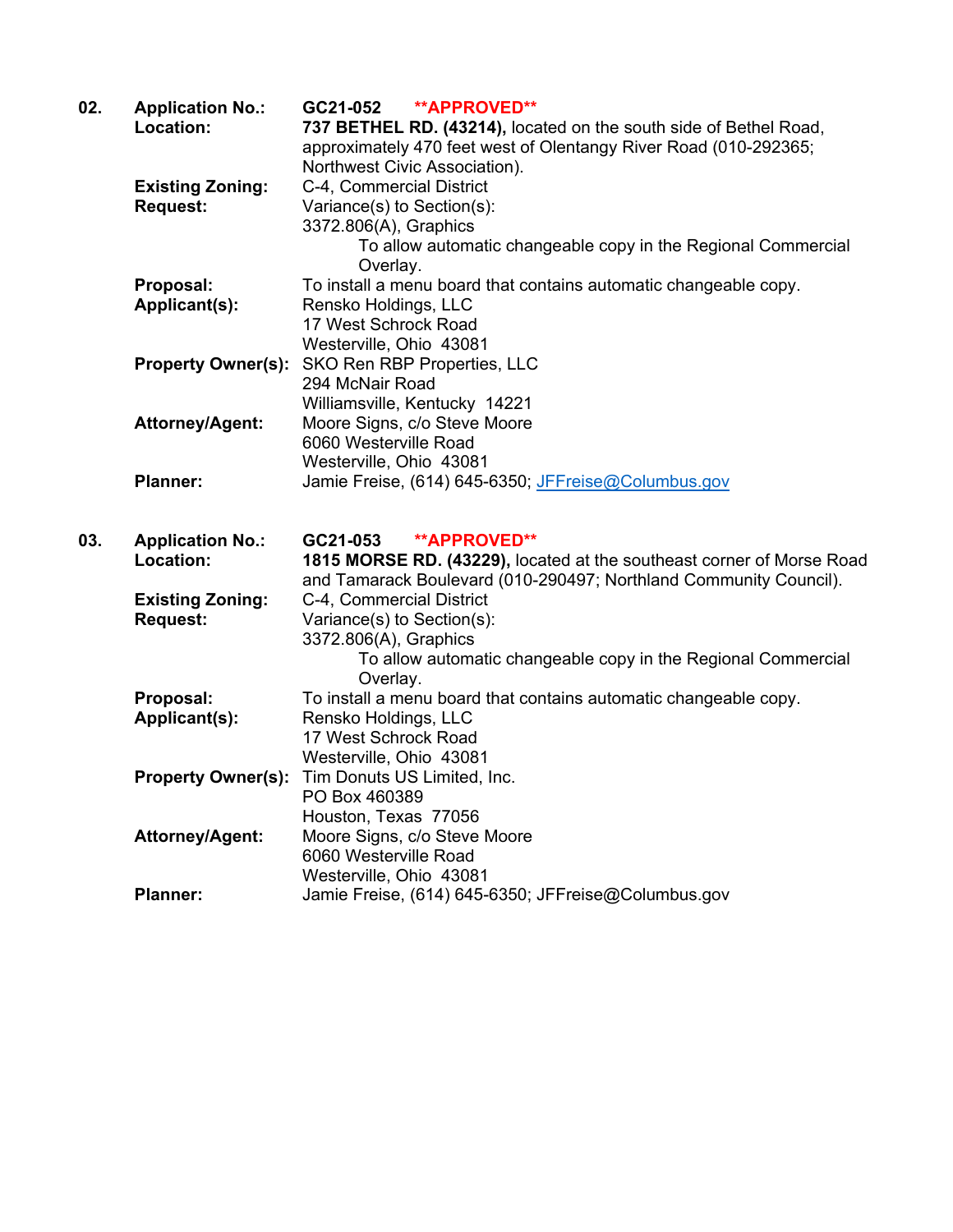| 04. | <b>Application No.:</b>   | <b>**APPROVED**</b><br>GC21-054                                         |
|-----|---------------------------|-------------------------------------------------------------------------|
|     | Location:                 | 6390 SAWMILL RD. (43235), located on the east side of Sawmill Road,     |
|     |                           | approximately 175 feet north of West Dublin-Granville Road (590-231822; |
|     |                           | Far Northwest Coalition).                                               |
|     | <b>Existing Zoning:</b>   | C-4, Commercial District                                                |
|     | <b>Request:</b>           | Variance(s) to Section(s):                                              |
|     |                           | 3372.806(A), Graphics                                                   |
|     |                           | To allow automatic changeable copy in the Regional Commercial           |
|     |                           | Overlay.                                                                |
|     | Proposal:                 | To install a menu board that contains automatic changeable copy.        |
|     | Applicant(s):             | Rensko Holdings, LLC                                                    |
|     |                           | 17 West Schrock Road                                                    |
|     |                           | Westerville, Ohio 43081                                                 |
|     | <b>Property Owner(s):</b> | Hammerhead Sawmill, LLC                                                 |
|     |                           | PO Box 20925                                                            |
|     |                           | Columbus, Ohio 43220                                                    |
|     | <b>Attorney/Agent:</b>    | Moore Signs, c/o Steve Moore                                            |
|     |                           | 6060 Westerville Road                                                   |
|     |                           | Westerville, Ohio 43081                                                 |
|     | <b>Planner:</b>           | Jamie Freise, (614) 645-6350; JFFreise@Columbus.gov                     |
|     |                           |                                                                         |
| 05. | <b>Application No.:</b>   | <b>**APPROVED**</b><br>GC22-001                                         |
|     | Location:                 | 6100 N. HAMILTON RD. (43054), located on the east side of North         |
|     |                           | Hamilton Road, approximately 2,000 feet between State Route 161 to the  |
|     |                           | north and Dublin-Granville Road to the east (010-285960; Northland      |
|     |                           | Community Council).                                                     |
|     | <b>Existing Zoning:</b>   | CPD, Commercial Planned Development District                            |
|     | <b>Request:</b>           | Variance(s) to Section(s):                                              |
|     |                           | 3375.15(B,C), Banner standards.                                         |
|     |                           | To increase the graphic area of banners from 16 square feet to          |
|     |                           | 1,120 square feet (14' x 80') on the north and south elevations and     |
|     |                           | to 2,800 square feet (14' x 200') on the east and west elevations       |
|     |                           | and to increase the duration of display from 30 days to 12 months.      |
|     | Proposal:                 | To install banners to an existing building.                             |
|     | Applicant(s):             | The Ohio State University, c/o Erin Prosser                             |
|     |                           | 1534 North High Street                                                  |
|     |                           | Columbus, Ohio 43201                                                    |
|     | <b>Property Owner(s):</b> | Applicant                                                               |
|     | Attorney/Agent:           | None                                                                    |
|     | <b>Planner:</b>           | Jamie Freise, (614) 645-6350; JFFreise@Columbus.gov                     |
|     |                           |                                                                         |